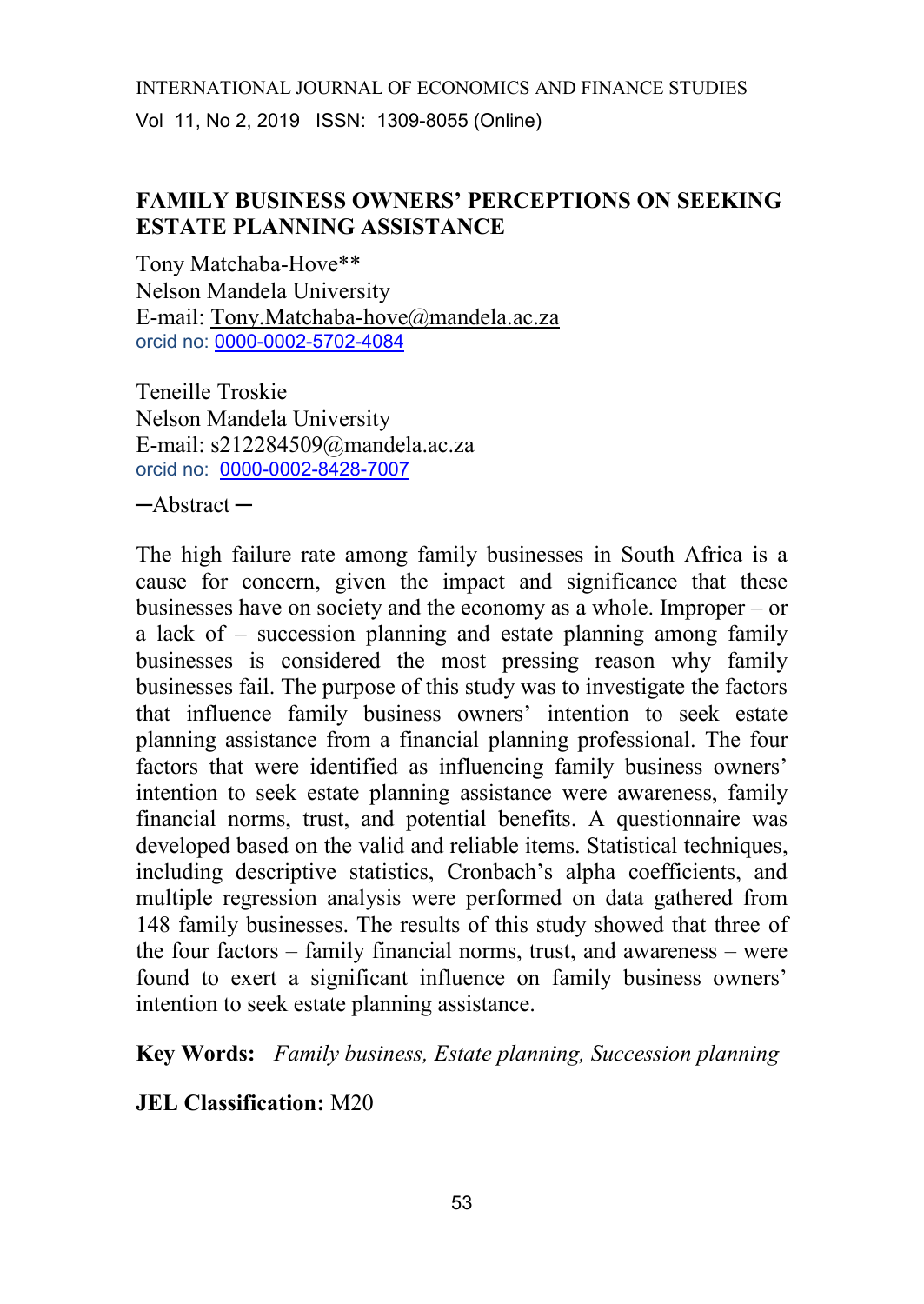# **1. INTRODUCTION**

According to the Family Business Institute (2015), family businesses account for two-thirds of all businesses globally, and make up about 70 to 80 per cent of all businesses around the world. Visser and Chiloane-Tsoka (2014:428) indicate that, although there is an apparent lack of dependable sources about research on family businesses in South Africa, it is believed that family businesses are a leading form of enterprise within the country, comprising about 80 per cent of all businesses within South Africa, and about 60 per cent of companies listed on the Johannesburg Stock Exchange (JSE). It is also evident that 50 per cent of economic growth in South Africa is contributed by family businesses (Visser and Chiloane-Tsoka, 2014:427).

Various authors have identified family businesses as the backbone of an economy because of the vital contributions they make to the creation of a country's wealth and employment, and to uplifting the communities in which they operate (Filser, Kraus and Märk, 2013:256-257; Venter, Boshoff and Maas, 2005:283; Schwass, 2013:3). According to PricewaterhouseCoopers (PwC) (2016:4), family businesses play an integral role in strengthening developing countries' economies through the creation of employment and the development of skills.

Despite the positive contributions of family businesses, De Massis, Chua and Chrisman (2008:183) state that numerous studies conducted by various researchers have indicated that family businesses rarely survive into their second generation. Statistically, only one-third of family businesses tend to survive the second generation, only 10 to 15 per cent progress into their third generation, and three per cent function into their fourth generation and beyond (Bizri, 2016:133; Filser *et al.*, 2013:257). It is widely believed that one of the most significant challenges encountered by family businesses around the world is the process of passing management and ownership of the business from one generation to the next, known as succession (Blumentritt, Mathews and Marchisio, 2012:51).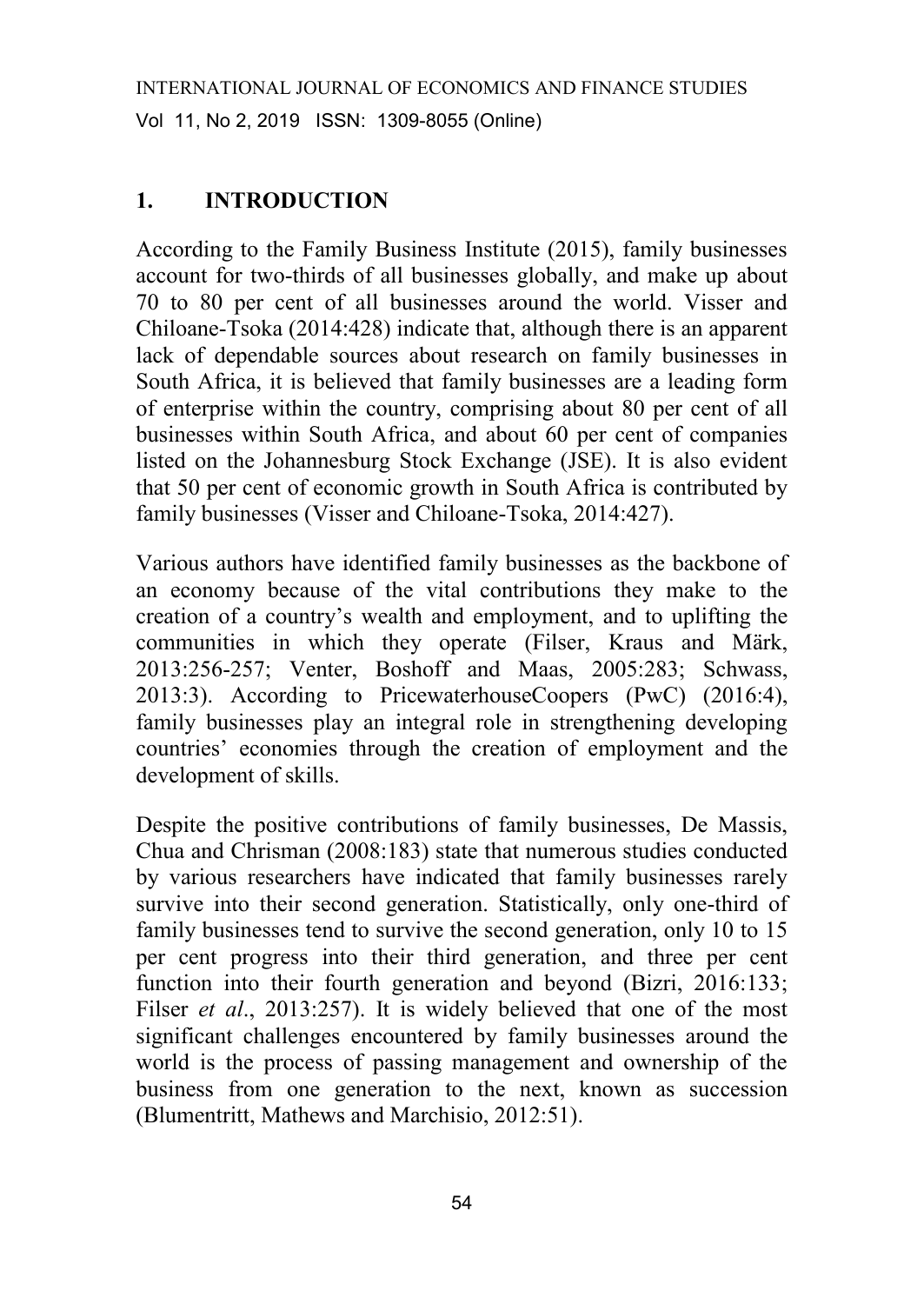Bizri (2016:133) explains succession as "those actions and events that lead to the transition of leadership from one family member to another". The succession planning process involves the transfer of assets, contacts, power, skills, and authority from one generation to the next. Therefore, a paramount concern of family business owners is how to ensure an orderly and affordable transfer of the business from the current generation to the next generation and/or its key employees (Giarmarco, 2014:1; Eddleston, Kellermanns, Crittenden and Crittenden*,* 2013:1180).

Succession planning is a key component of estate planning, which is conducted by a financial planner with the aim of ensuring that the client realises their wishes and that assets are successfully passed on to the next generation (Botha, Rossini, Du Preez, Geach and Goodall 2018:882-887). Kelly Wealth (2011:8) states that "estate planning for family businesses involves a complete consideration of assets and liabilities, ownership structures and insurances to ensure that the transfer and control of assets are managed to maximise the benefit to the deceased's or previous owners' estate and beneficiaries". Estate planning and succession planning are important to ensure continuity in a family business. It is in this context that this study explores the factors that influence the intention of family business owners to seek assistance on estate planning.

## **2. PROBLEM STATEMENT AND PURPOSE OF THE STUDY**

A paramount concern of family business owners is how to ensure an orderly and affordable transfer of the business from the current generation to the next generation. This succession planning essentially involves the transfer of assets, contacts, power, skills, and authority from one generation to the next (Giarmarco, 2014:1; Eddleston *et al.,* 2013:1180). According to Visser and Chiloane-Tsoka (2014:429-430), South African family businesses generally seem not to engage in succession planning, and thus the majority of these family businesses in South Africa have no formal succession plan in place. PwC (2016) has noted that only 17 per cent of South African family businesses have a robust, documented, and communicated succession plan in place.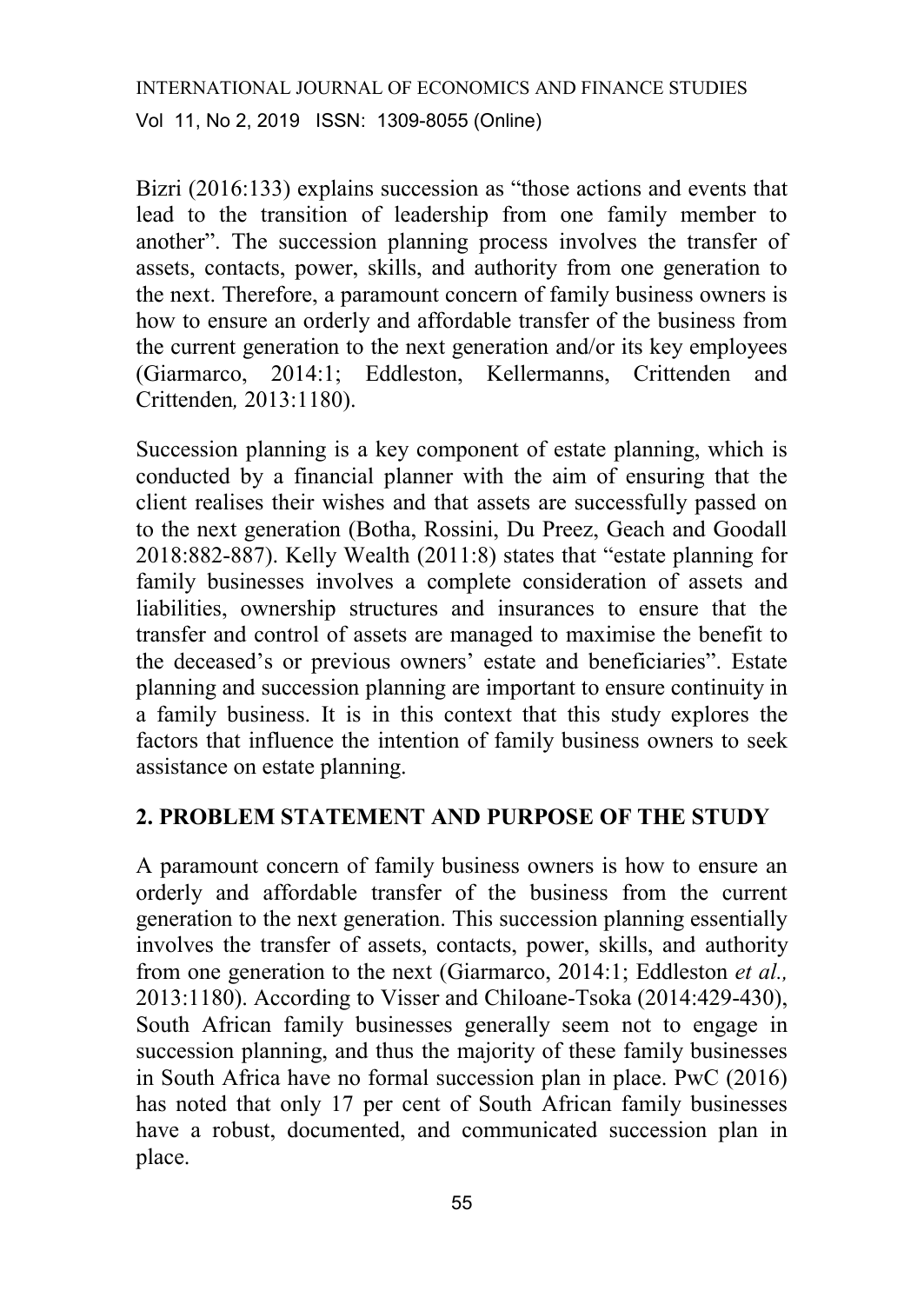According to Botha *et al.* (2018:886), succession planning is part of estate planning, and refers to "planning around the death of a client and seeks to ensure that succession takes place" in a way that is in accordance with the client's wishes. Seeking estate planning assistance from a financial planner is one effective way to improve the chances of a successful succession process taking place. The small number of family businesses that have documented estate plans (PwC 2016) is of concern, and thus requires further investigation.

Against this background, the purpose of this study was to investigate the factors influencing family business owners' perceptions of seeking estate planning assistance from a financial planning professional.

# **3. LITERATURE REVIEW**

The sections that follow provide a brief literature overview of the variables under investigation in this study.

#### **3.1 Intention to seek estate planning assistance**

'Intention' is defined as a plan of action that a person is committed to performing (Bratman, 1987, in Rao and Georgeff, 1991:300). In the theory of planned behaviour (TPB) – which explains factors that encourage or discourage human behaviour – Ajzen (1991:179) reported the factors that influence a person's intention to perform a certain behaviour as their attitude towards the subject at hand, subjective norms regarding the behaviour, and the perceived behavioural control. Ajzen (1991:188) further explains a person's attitude to performing a behaviour as the degree to which he or she has a positive or negative evaluation of the perceived outcome from performing or not performing the behaviour; while 'subjective norms' are referred as the perceptions and views of others who have influence over the person. 'Perceived behavioural control' is the person's perception of their ability to execute the behaviour (Ajzen, 1991:188). Ajzen (1991:188) argues that, as a general rule, an individual's intention to perform a behaviour is stronger if the attitude and subjective norms with respect to a behaviour are more favourable, and the perceived behavioural control tends to be greater.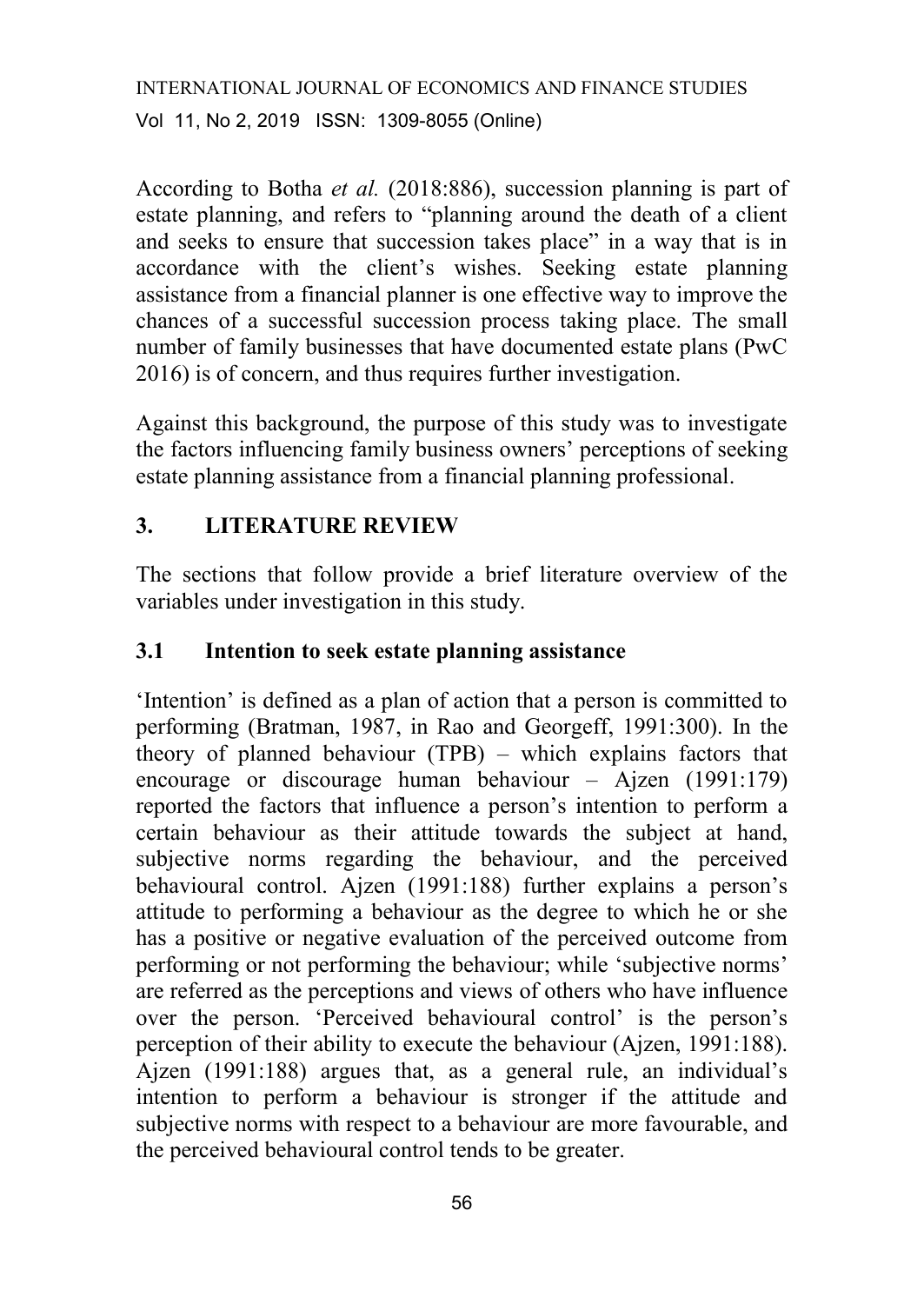Zeka, Antoni, Goliath and Lillah (2016:80-81) state that if an individual has a positive attitude towards a behaviour (such as consulting a financial planner); if the individual's subjective norms are in favour of using a financial planner; and if the individuals perceive that they have the necessary resources and capabilities to make use of a financial planner, then the behaviour in question is more likely to be performed. Family business owners' intention to seek estate planning assistance is thus defined as the likelihood that a family business owner will seek external professional advice from a financial planning professional who offers estate planning services (Antoni and Matchaba-Hove, 2016:179).

# **3.2. Factors influencing the intention to seek estate planning assistance**

#### **3.2.1 Awareness**

Becoming aware of a useful resource will result in a greater interest in and use of the resource (Asemi and Riyahiniya, 2007:317). With regard to the TPB, and based on this finding, it can be said that awareness results in a greater interest in a useful resource, and a positive attitude may therefore form towards the resource. Pather (2014:19) found that consumer awareness about a particular need typically begins by identifying the desire for that product or service, which is then followed by introspective thoughts on the product or service in question. Following this notion, it is understood that family business owners become aware of the need for estate planning when they recognise the need to plan their personal and business future, and this awareness can influence them to seek such assistance. It is therefore important to create awareness about a product or service in anyone who has the potential to use it (Agarwal, Rastogi and Mehrotra, 2009:343). If one is not aware of the service, one is likely to resist receiving and using such a service (Zeka *et al*., 2016:79).

#### **3.2.2 Trust**

The prior literature, according to Coulter and Coulter (2002:35), indicates that there is an essential need for trust in situations that are characterised by a high degree of risk or uncertainty. According to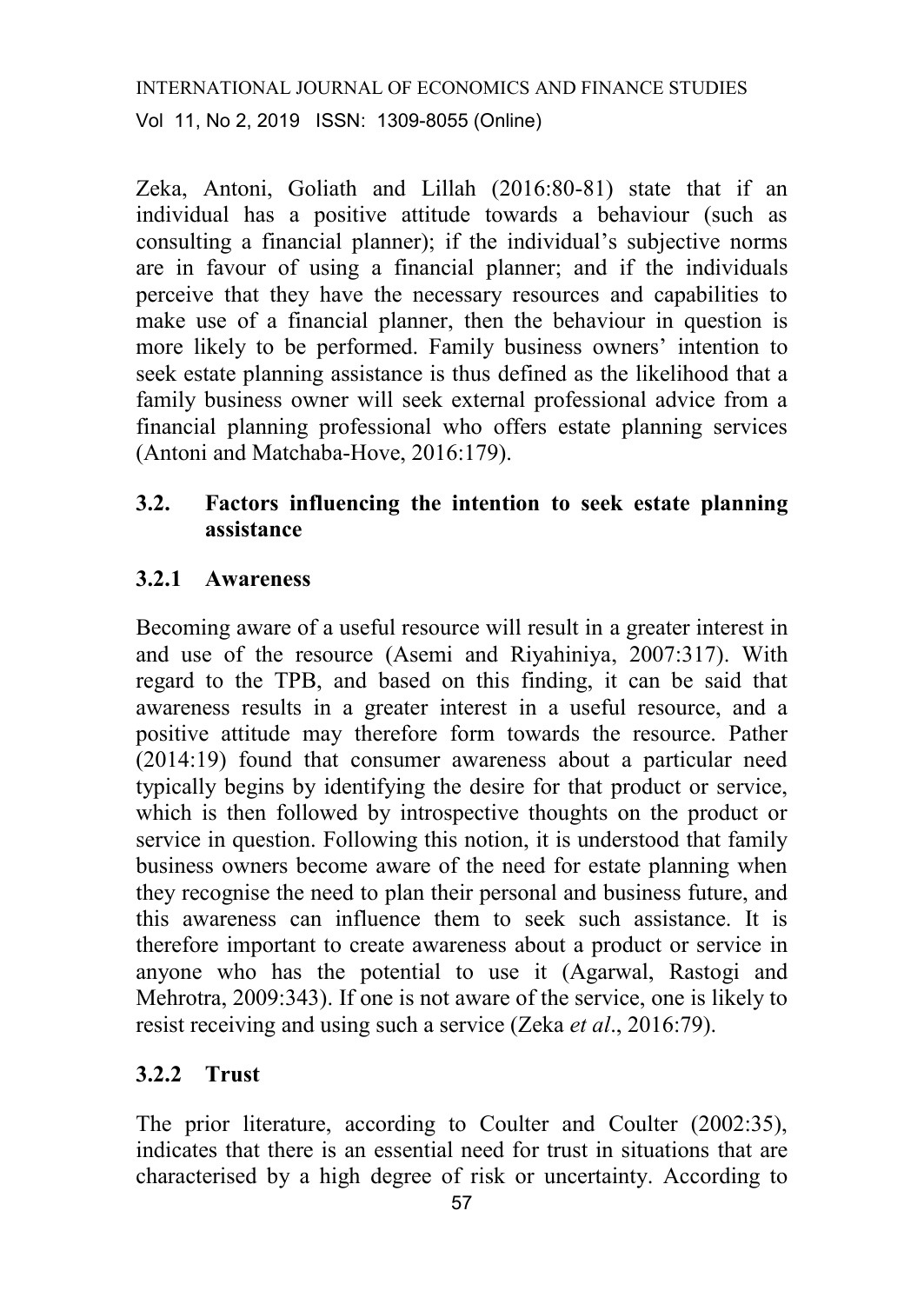Lachance and Tang (2012:210), trust is of the utmost importance in a financial relationship; large sums of money are entrusted by clients to their advisors when significant investment risk is also present, demonstrating the vulnerable situation the client would be faced with. Hunt, Brimble and Freudenberg (2011:71) state that the prior literature based on trust has indicated that a trusting relationship results in confidence, and has the possibility of stabilising existing business relationships. According to Zeka *et al.* (2016:80), if service providers such as financial planning professionals are perceived to be trustworthy, there is an increased likelihood that their services will be used. This would thus indicate that the family business owners would be more likely to seek estate planning assistance if they perceived the financial planner providing the service to be trustworthy.

## **3.2.3 Family financial norms**

Koropp, Kellermanns, Grichnik and Stanley (2014:4) state that norms tend to represent adopted agreements about the accepted and expected behaviours in a social system, against which the appropriateness of the behavioural decisions can be evaluated. It is believed that habits that an individual has were probably learnt from an early age in their upbringing from their family, and especially from the individuals' parents (Antoni and Matchaba-Hove, 2016:180). Koropp *et al.* (2014:4) define 'family norms', in a family business context, as the norms that exert social control within family businesses that thus impose certain obligations and expectations on behaviour. Antoni and Matchaba-Hove (2016:180) further state that family financial norms have the possibility to influence intention. Therefore, family business owners' intention to seek estate planning assistance could be influenced by the family's financial norms of their respective families and of the family business culture.

## **3.2.4. Potential benefits**

A benefit is defined as the favourable outcome that is received through performing a task (Maunsell, 2004:264). When an action is likely to reap positive rewards, people are more encouraged to perform the necessary tasks in order to obtain the reward (Zedelius,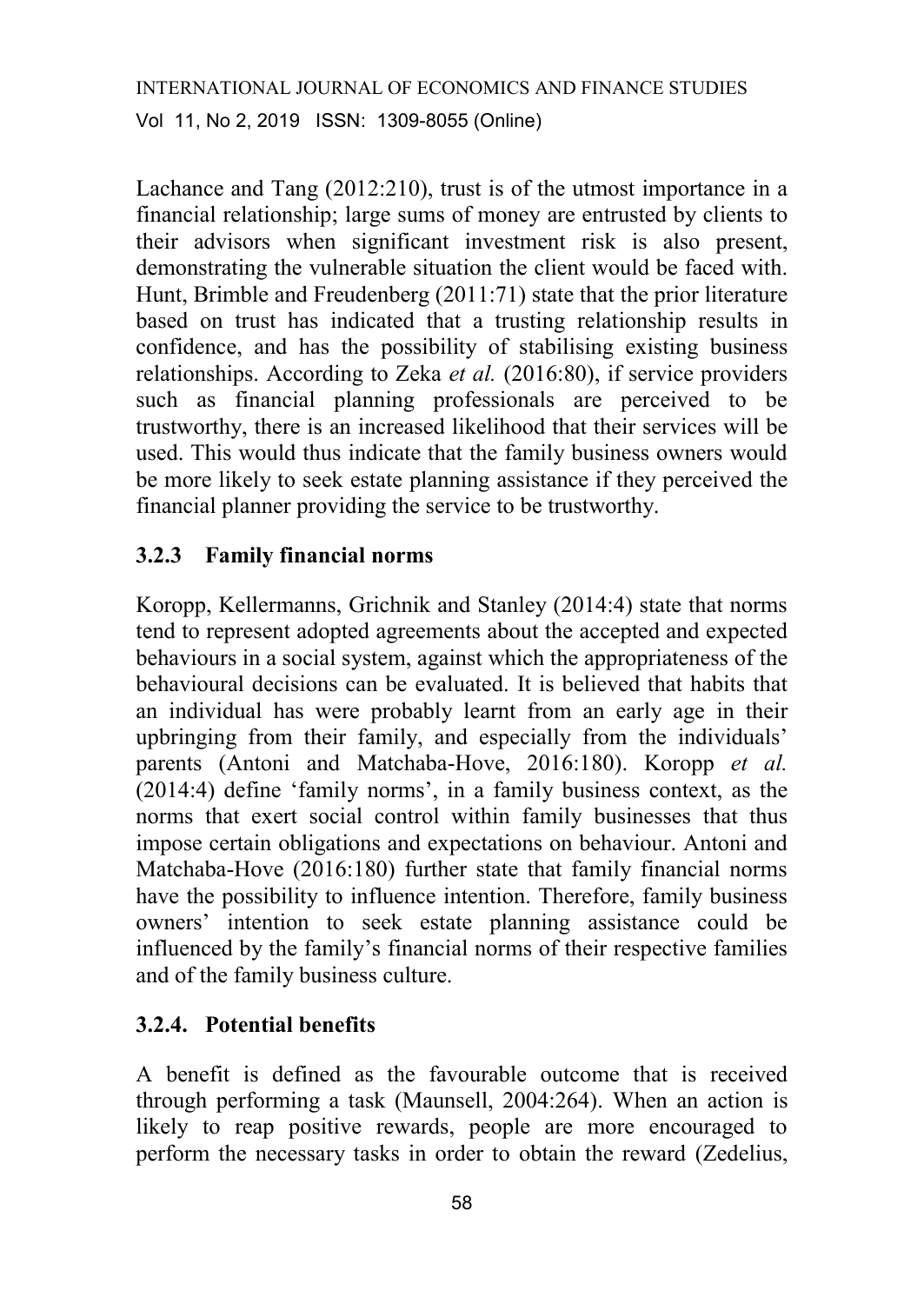Veling, Custers, Bijleveld, Chiew and Aarts, 2014:494). In a study by Pikkarainen, Pikkarainen, Karjauoto and Pahnila (2004:224), it was found that potential benefits encouraged the use of the subject at hand. Therefore, emphasising the potential benefits of using estate planning services provided by a financial planner should result in an increase in the likelihood that a family business owner will seek assistance with estate planning (Agarwal *et al*., 2009:343).

# **4. RESEARCH HYPOTHESES**

In order to investigate the factors influencing family business owners' perceptions of seeking estate planning assistance, the following directional hypotheses were formulated and subjected to empirical testing in this paper:

- $H^1$ There is a positive relationship between awareness and Intention to seek estate planning assistance;
- **H 2 :** There is a positive relationship between family financial norms and intention to seek estate planning assistance;
- **H 3 :** There is a positive relationship between trust and intention to seek estate planning assistance;
- $H^4$ There is a positive relationship between potential benefits and **i**ntention to seek estate planning assistance.

# **5. RESEARCH METHODOLOGY**

This study followed the positivistic research paradigm and adopted a quantitative research methodology, collecting primary data from a large sample. This was done to test the hypotheses and to reach the conclusions drawn through logical reasoning.

## **5.1. Development of the measuring instrument**

Primary data was collected through a survey technique in the form of an online questionnaire. The independent and dependent variables investigated in this study were operationalised using reliable and valid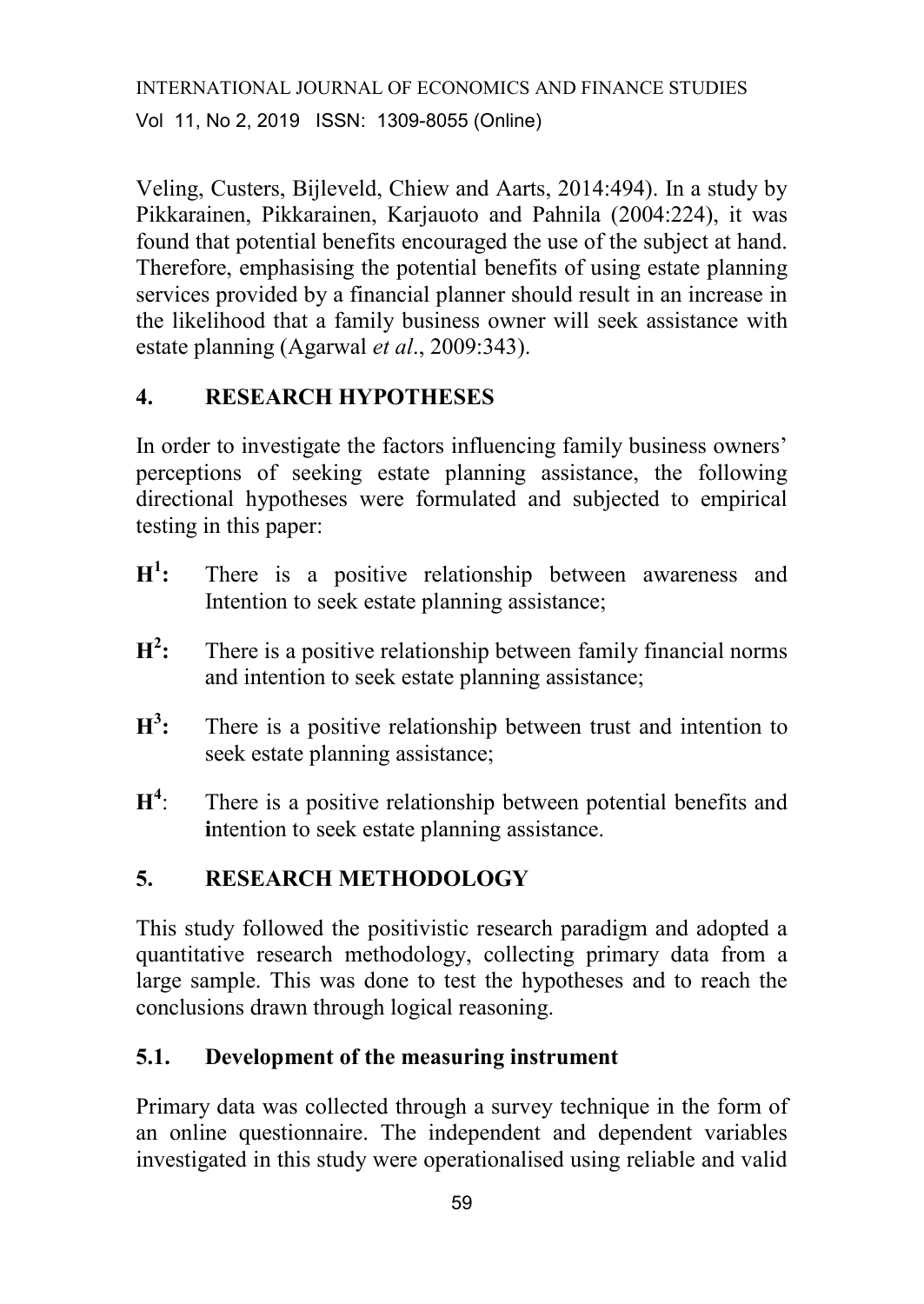items. Where necessary, the items were rephrased to make them more suitable for the present study. The measuring instrument consisted of two sections. Section A contained questions aimed at obtaining demographic information about the respondents and about the respondents' family businesses. Section B contained 33 randomly sequenced statements aimed to measure factors influencing intention to seek estate planning assistance. Using a five-point Likert-type scale ranging from strongly disagree (1) to strongly agree (5), respondents were requested to indicate the extent of their agreement with each statement.

## **5.2. Sampling and data collection**

The population for this study consisted of family businesses in the Eastern Cape Province of South Africa. For the purposes of this study, the definition of a family business by Venter *et al.* (2005:34) has been adopted: "a family business is one that is owned by members of the same family to shape and/or pursue the formal or implicit vision of the business and where it is the intention of family members to hand the business over to the next generation or where the business has already been handed over to a family member to manage and/or control". A database of family businesses compiled by the Family Business Unit was used to distribute the online questionnaires using criterion sampling technique to choose only the family businesses from the Eastern Cape Province. Questionnaires were also distributed electronically to family businesses in the Eastern Cape Province that were not on the Family Business Unit's database through snowball sampling technique. The questionnaire was sent to a total of 200 family businesses, from which 148 usable questionnaires that were subjected to further testing. This resulted in a 74 percent response rate.

## **6. EMPIRICAL RESULTS**

The data collected from the 148 usable questionnaires was subjected to various statistical analyses using the computer programme Statistica version 13.2. An exploratory factor analysis was undertaken, and Cronbach's alpha coefficients were calculated to assess the validity and reliability, respectively, of the measuring instrument. Descriptive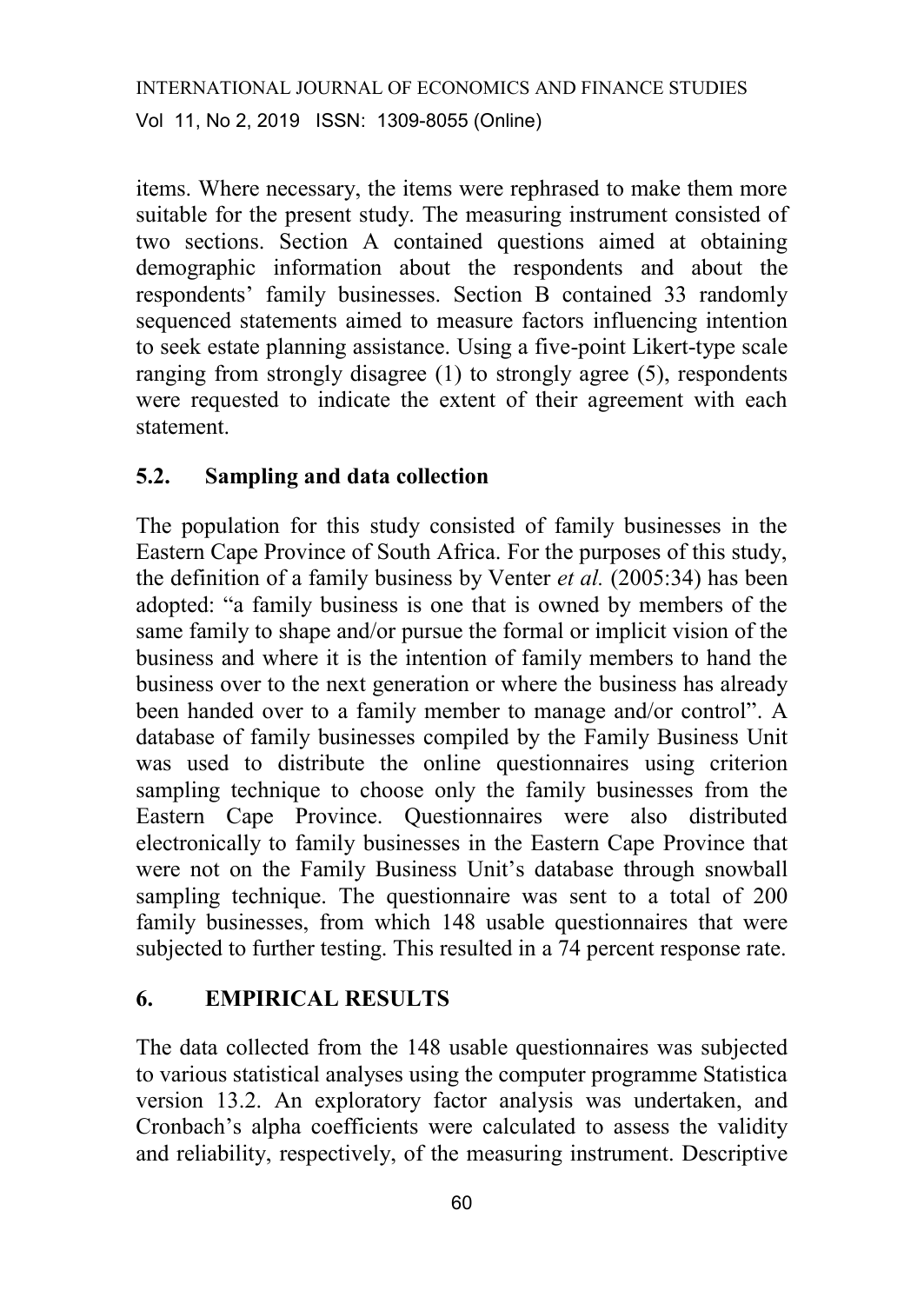statistics were calculated to summarise the sample data, and a multiple regression analysis was conducted to test the proposed hypotheses.

# **6.1. Description of the sample**

The majority of the respondents were male (64 per cent), while the minority (36 per cent) were female. Most of the respondents (56 per cent) fell in the age group 20 to 29, with only three per cent of the respondents falling into the age group 50 to 59. The majority of the respondents (60 per cent) were English-speaking (home language), followed by Xhosa-speaking (34 per cent), and then Afrikaansspeaking (6 percent). The majority of the respondents (84 per cent) indicated that they operated in the services industry, followed by the retail and/or wholesale industry (16 per cent). Most of the respondents (60 per cent) were the first generation to start their family business, 33 per cent were the second generation to start their family business, and seven per cent were the third generation. It was also noted that the majority of the respondents (52 per cent) employed between two and five employees, with only 1 percent employing between 21 and 25 employees. In addition, the majority of the respondents (84 per cent) indicated that they had not consulted a financial planner, and the majority (84 per cent) also did not currently have a financial planner. The majority of respondents held a tertiary qualification (84 per cent), while only three per cent of the respondents had no formal education qualifications.

# **6.2. Results of the validity and reliability analysis**

In order to determine the validity of the measuring instrument, the researchers conducted an exploratory factor analysis (EFA). For the purposes of this study, items with a factor loading of 0.5 or greater were accepted and considered significant. In order to determine the reliability of the measuring instrument, the researchers used Cronbach's alpha coefficient. For the purposes of this study, Cronbach's alpha coefficients of 0.7 (Lehman, 2005:145; Nunnally and Bernstein, 1994) indicated that a scale was reliable. From Table 1 it can been seen that the scales used in this research show evidence of acceptable validity and reliability.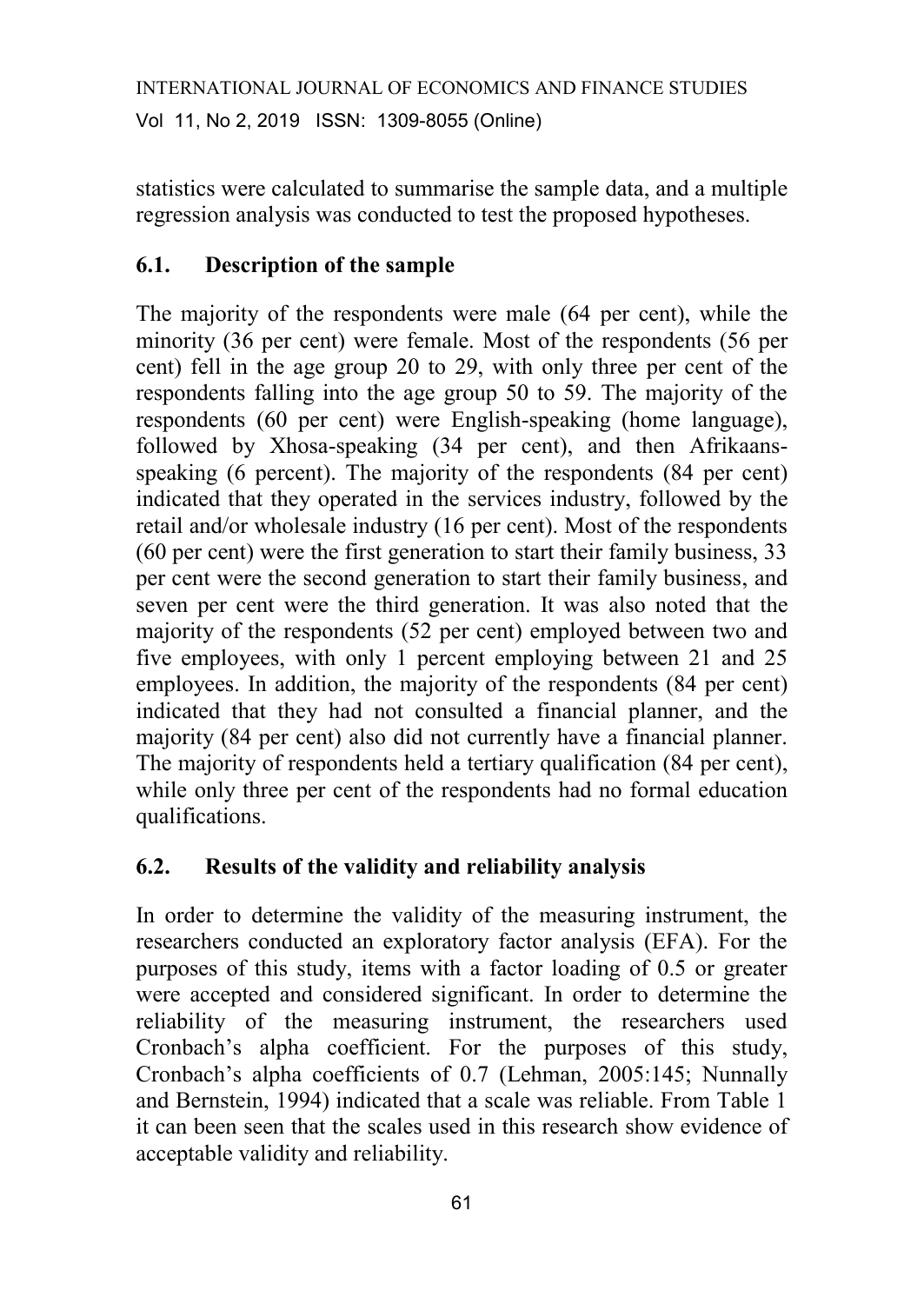| <b>Variables</b>                                | <b>Items</b> | Factor<br>loadings         | Cronbach's<br>alphas |
|-------------------------------------------------|--------------|----------------------------|----------------------|
| <b>Awareness</b>                                | 5            | Max: 0.776<br>Min: 0.553   | 0.782                |
| <b>Family financial norms</b>                   | 5            | Max: 0.746<br>Min: $0.545$ | 0.744                |
| <b>Potential benefits</b>                       | 5            | Max: 0.796<br>Min: 0.559   | 0.799                |
| <b>Trust</b>                                    | 4            | Max: 0.718<br>Min: 0.547   | 0.702                |
| Intention to seek estate planning<br>assistance | 5            | Max: 0.718<br>Min: 0.522   | 0.777                |

|  | Table 1: Validity and reliability results |  |
|--|-------------------------------------------|--|
|  |                                           |  |

Source**:** Calculated from survey results of EFA analysis

#### **6.3. Operationalisation of factors**

Following the validity and reliability results, the variables under investigation in this study were operationalised as follows:

- **'Awareness'** refers to knowing that financial planners formulate understandable and attainable estate plans for their clients, advise clients of financial resources that will allow them to meet their estate planning goals, and help these clients assume responsibility for their estate planning future by enabling them to improve their future decision-making.
- **'Family financial norms'** refers to the extent to which the family makes use of financial planning resources; whether or not the family traditionally has, or has had, a financial planner; and whether the family has, or has had, an estate plan in place. This also includes the degree to which the family engages in a discussion about financial planning.
- **'Potential benefits'** refers to the person's beliefs about the benefits and expectations from making use of financial planners and financial planning resources; the belief that the financial planner would have the ability to aid in advising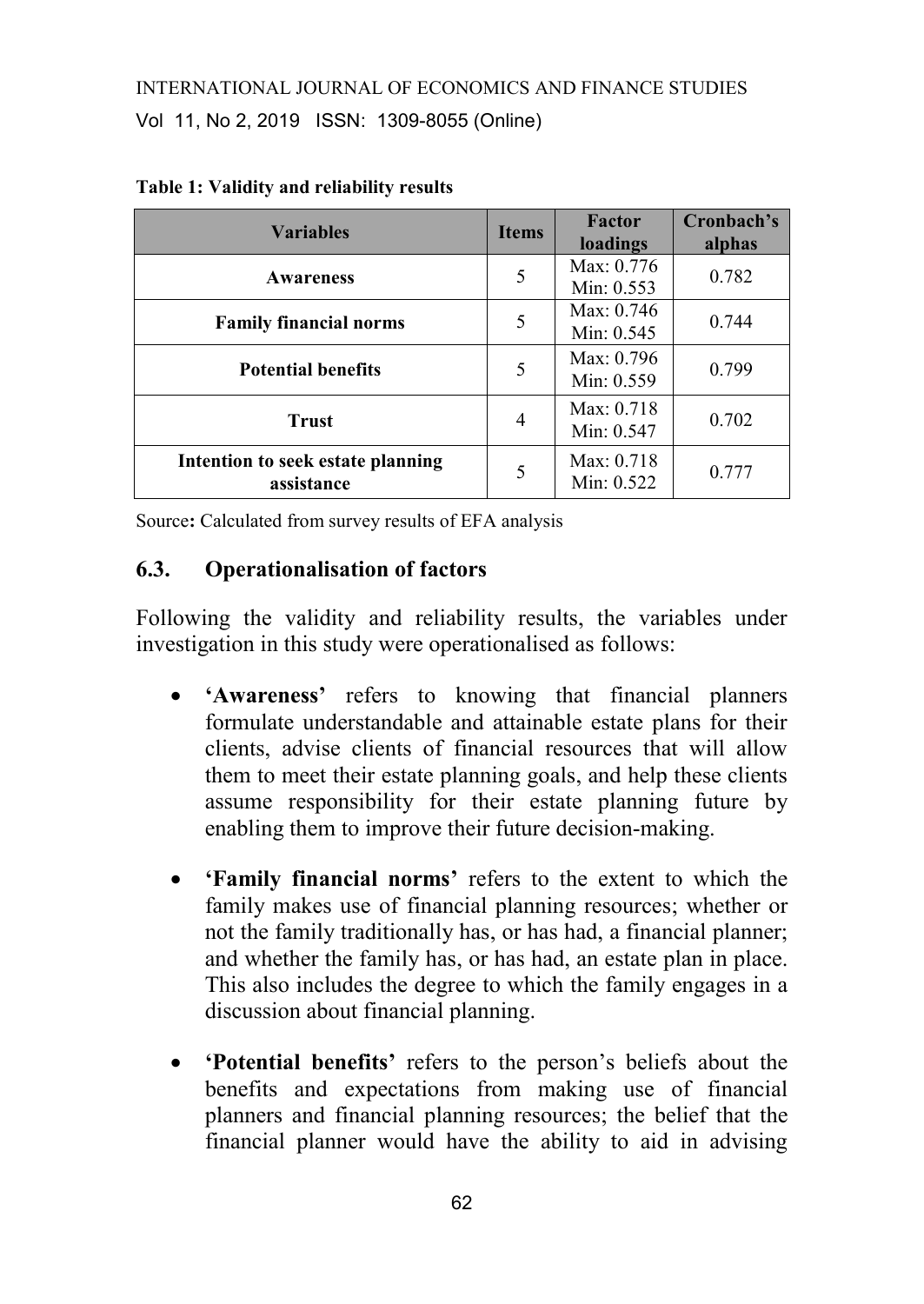about the estate of a business; and the benefits that would rise from advice.

- **'Trust'** refers to the extent to which a person believes in the abilities and behaviour of the financial planners, and the financial planner's reliability in remaining honest and maintaining confidentiality when dealing with clients.
- **'Intention to seek estate planning assistance'** refers to seeking advice; making provision for life after death; seeking assistance for managing the finances of the family business itself; and managing one's own finances. The intention is to be proactive in making succession plans for the family business assets.

## **6.5. Descriptive statistics and multiple regression analysis**

Descriptive statistics, which include the mean and the standard deviation, were calculated, and are summarised in Table 2.

| Factor                                          | Mean | Std.dev. | <b>Disagree</b><br>$\frac{6}{9}$ | <b>Neutral</b><br>$\frac{6}{9}$ | Agree<br>$\frac{0}{0}$ |
|-------------------------------------------------|------|----------|----------------------------------|---------------------------------|------------------------|
| Awareness                                       | 3.74 | 0,52     | 3%                               | 30%                             | 67%                    |
| Family financial<br>norms                       | 3.54 | 0,50     | 11%                              | 38%                             | 51%                    |
| Potential benefits                              | 3.65 | 0.61     | 10%                              | 21%                             | 69%                    |
| Trust                                           | 3.76 | 0,59     | $5\%$                            | 22%                             | 73%                    |
| Intention to seek estate<br>planning assistance | 3.71 | 0.51     | 3%                               | 39%                             | 58%                    |

**Table 2: Descriptive statistics (N =148)**

Source**:** Calculated from survey results' descriptive stats analysis

From Table 2 it can be seen that, overall, the respondents agreed with the majority of the statements measuring the dependent and independent variables of this study. The lowest mean score observed was 3.54 for the independent variable Family financial norms, and the highest mean score observed was 3.76 for Trust.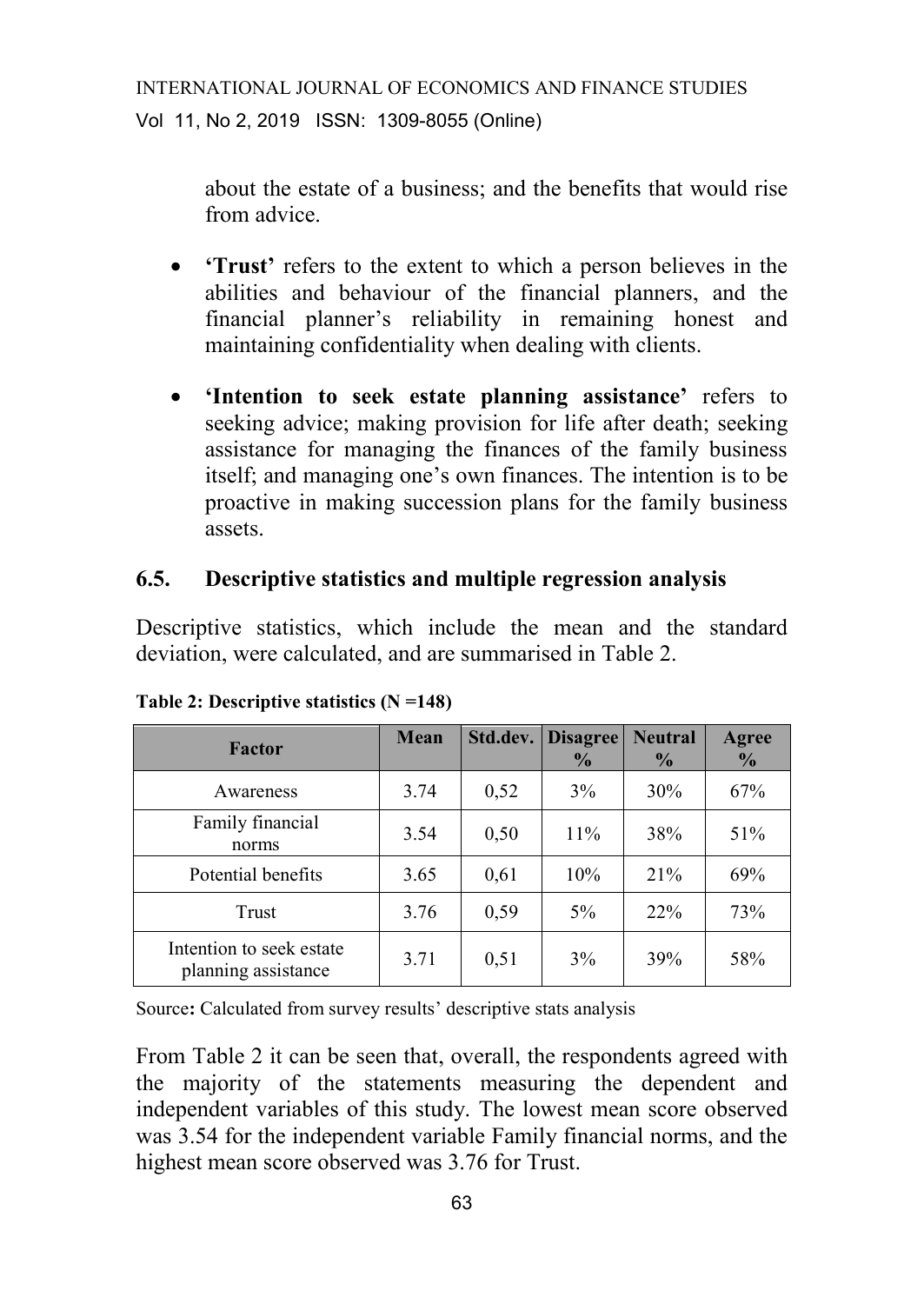In addition to the descriptive results, a multiple regression analysis was conducted to test the hypothesised relationships (Chen, 2012:84). The multiple regression analysis results are summarised in Table 3.

| Dependent variable: Intention to seek estate planning assistance<br>$R^2 = 0.6599$ |             |           |         |  |
|------------------------------------------------------------------------------------|-------------|-----------|---------|--|
| Independent variables                                                              | <b>Beta</b> | t - value | p-value |  |
| Awareness**                                                                        | 0.247       | 2.409     | 0.018   |  |
| <b>Family financial norms**</b>                                                    | 0.331       | 3.724     | 0.005   |  |
| Trust**                                                                            | 0.278       | 3.618     | 0.005   |  |
| Potential benefits                                                                 | 0.052       | 0.786     | 0.444   |  |
| $(Bold** = p-value<0.05)$                                                          |             |           |         |  |

#### **Table 3: Multiple regression analysis results**

Source**:** Calculated from survey results regression analysis

From Table 3 it is evident that the independent variables explain 65.99 per cent of the variance in the dependent variable. The strongest significant positive relationship  $(b=0.331; p<0.05)$  was reported between Family financial norms and Intention to seek estate planning assistance. This suggests that family financial norms that are present in the family business owners' respective families and in the family business culture will positively influence the owners' intention to seek estate planning assistance. A significant positive relationship  $(b=0.278; p<0.05)$  was also reported between Trust and Intention to seek estate planning assistance. This suggests that family business owners would be more likely to seek estate planning assistance if they believed that the financial planner providing the estate planning assistance service was trustworthy. A third positive significant relationship ( $b=0.247$ ;  $p<0.05$ ) was reported between Awareness and Intention to seek estate planning assistance. This suggests that family business owners who are aware of the estate planning services performed by financial planners are more likely to seek assistance or to make use of the services offered by financial planners for estate planning. No statistically significant relationship was observed between Potential benefits and Intention to seek estate planning assistance.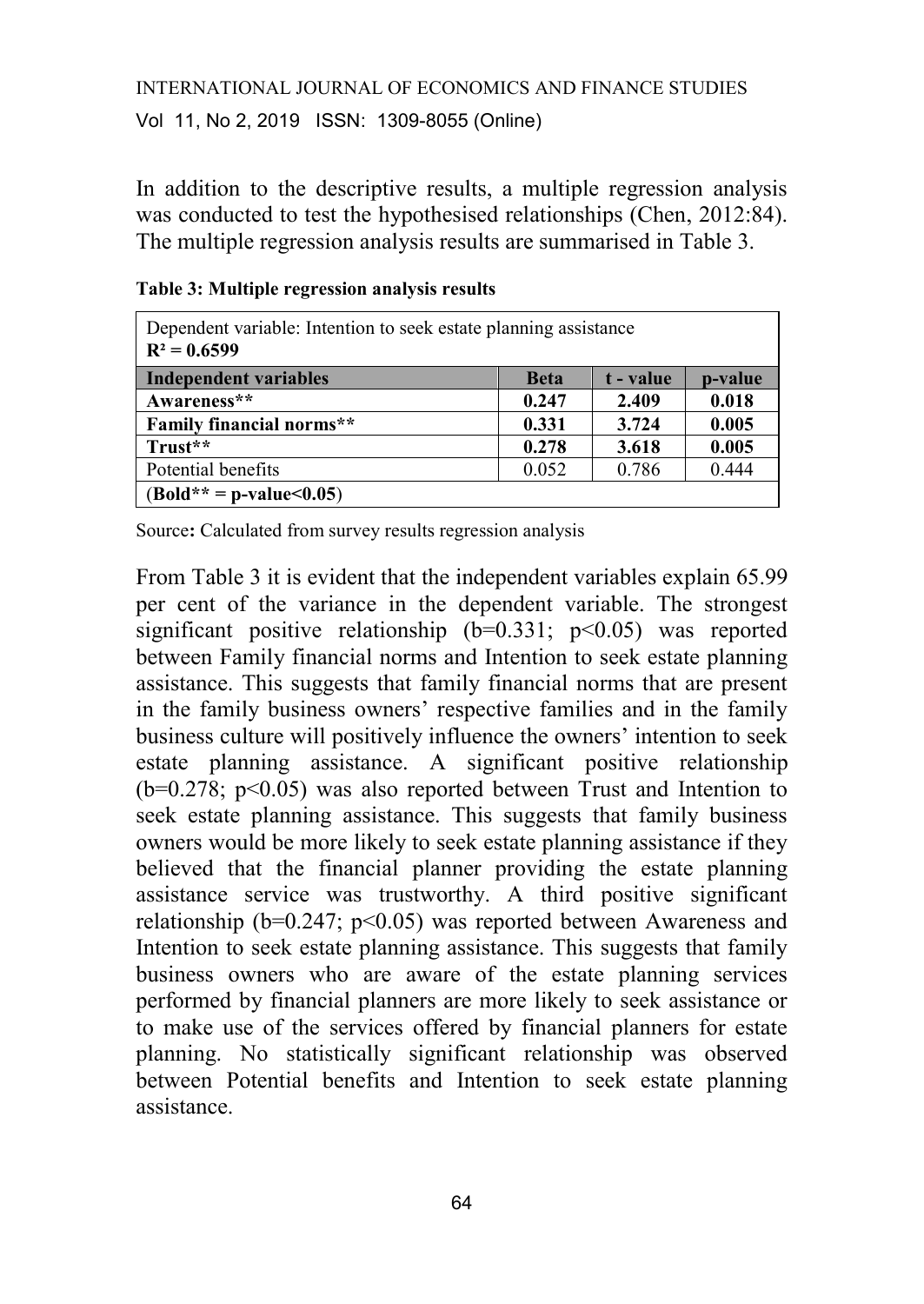Against these results, support is found for the relationships that were hypothesised between Awareness  $(H<sup>1</sup>)$ , Family financial norms  $(H<sup>2</sup>)$ , and Trust  $(H<sup>3</sup>)$  and the dependent variable Intention to seek estate planning assistance. However, no support was found for the hypothesised relationship between Potential benefits  $(H<sup>4</sup>)$  and the dependent variable Intention to seek estate planning assistance.

# **7. DISCUSSION OF SIGNIFICANT FINDINGS**

When assessing the factors influencing Eastern Cape family business owners' intention to seek estate planning assistance, it can be concluded that three of the four proposed relationships were found to be significant in influencing these intentions. These three factors were awareness, family financial norms, and trust.

The relationship between Awareness and Intention to seek estate planning assistance was determined to be statistically significant and positive. This finding is in line with those of Asemi and Riyahiniya (2007:317), who indicated that, if one becomes more aware of a useful resource, it will result in greater interest and in eventual use of the resource. This indicates that, if family business owners were made aware of the estate planning services provided by financial planners, they would be more likely to seek the assistance of, or use, the services offered. Pather (2014:19) found that consumer awareness about particular needs begins by identifying the desire for that product or service, which is followed by contemplative thought about the product or service in question. In following this notion, it is understood that family business owners become aware of the need for estate planning when they recognise the need to plan their personal and business future; this awareness can influence them to seek such assistance.

The relationship between Family financial norms and Intention to seek estate planning assistance was determined to be statistically significant and positive. This finding concurs with those of Antoni and Matchaba (2016:180) and Korrop et al. (2014:3-4), who emphasise that family financial norms have the possibility to influence financial intention; hence the intention to seek estate planning assistance. Family financial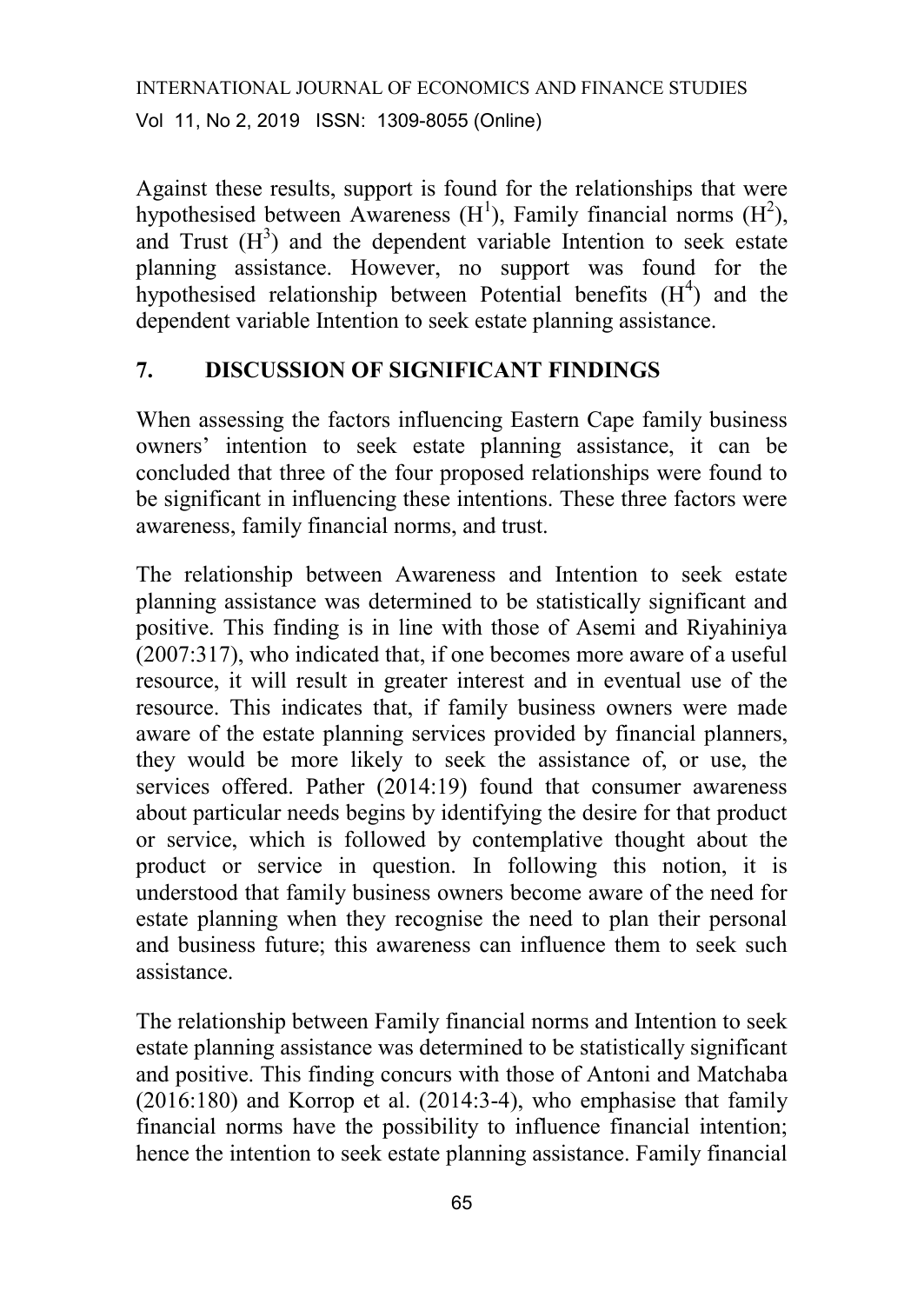norms have been reported to have the highest significant relationship in strength  $(b=0.331)$  with the dependent variable Intention to seek estate planning assistance. This could partially explain the low percentage (16 per cent) of respondents who have previously consulted a financial planner and who currently have a financial planner. The researchers suggested that this could be a result of the families' tradition of not making use of financial planners, which carried through via learnt behaviour to the next generations.

The relationship between Trust and Intention to seek estate planning assistance was determined to be statistically significant and positive. This finding is in line with those of Zeka et al. (2016:80) and Coulter and Coulter (2002:35), who emphasise that trust in the services provided must be present to increase the likelihood that the client would make use of the services. This finding also concurs with the findings of Lachance and Tang (2012:210), who emphasise that trust is of the utmost importance in a financial relationship. A family business owner is therefore more likely to seek estate planning assistance if they trust that the service provider has their best interests at heart.

# **8. RECOMMENDATIONS AND CONCLUSIONS**

The findings of the study are useful to family business owners (those who participated in the study as well as those who were not part of the study), prospective family business owners, financial institutions and financial advisors, financial planners, estate planners, and any other professionals in a position to aid family business owners in estate planning.

Zeka *et al.* (2016:89) found that traditional advertising and the promotion of financial planning services strengthens awareness about financial planning services; they encouraged financial planners to exploit this channel. It is thus suggested by the researchers that financial planners and financial planning institutions continue to do this, along with the use of social media to create awareness of the importance of estate planning for family business owners.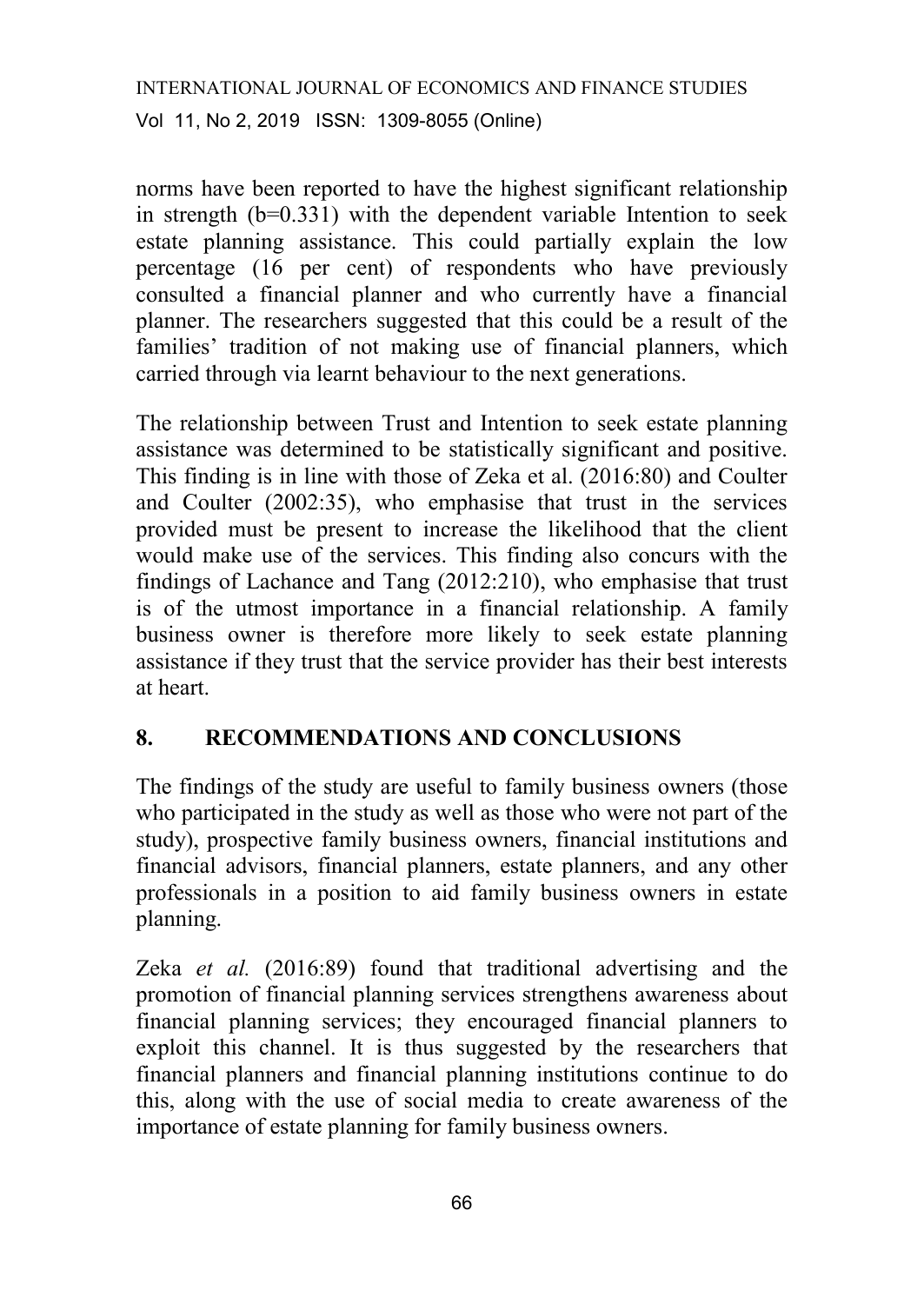The researchers also recommend that financial planners and financial planning institutions offer workshops to family business owners that unravel the consequences (and even the possible advantages) of previously learnt behaviour, emphasising the importance of continuing only healthy traditions and financial norms, and outlining aspects of unhealthy traditions and financial norms.

There are several pertinent characteristics for a service provider to possess in order to evoke trust in a client. The researchers recommend that these characteristics be used as guidelines for financial planners and financial planning institutions who hire financial planners: competence (qualified), ability to customise solutions, promptness, reliability in their ability to deliver the service, empathy, politeness, and perceived similarity between the service provider and client.

This study has reviewed the factors that are deemed important in influencing family business owners' intention to seek estate planning assistance from a financial planning professional. Based on this study, service providers such as financial planning professionals who provide estate planning assistance can be better equipped to formulate strategies to increase the intention of family business owners to seek estate planning assistance, thereby potentially reducing the lack of succession planning and estate planning that is evident in these family businesses in South Africa.

#### **REFERENCES**

Agarwal, R., Rastogi, S., and Mehrotra, A. (2009). Customers' perspectives regarding e-banking in an emerging economy. *Journal of Retailing and Consumer Services*, 16(5):340-351.

Ajzen, I. (1991). The theory of planned behavior. *Organizational Behaviour and Human Decision Processes*, 50(1):179-211.

Antoni, X. and Matchaba-Hove, T. (2016). Factors influencing black consumers' financial planning intentions: An exploratory study. *The International Business Conference (IBC) 10th Annual Conference*, Langebaan, South Africa 25-28 September.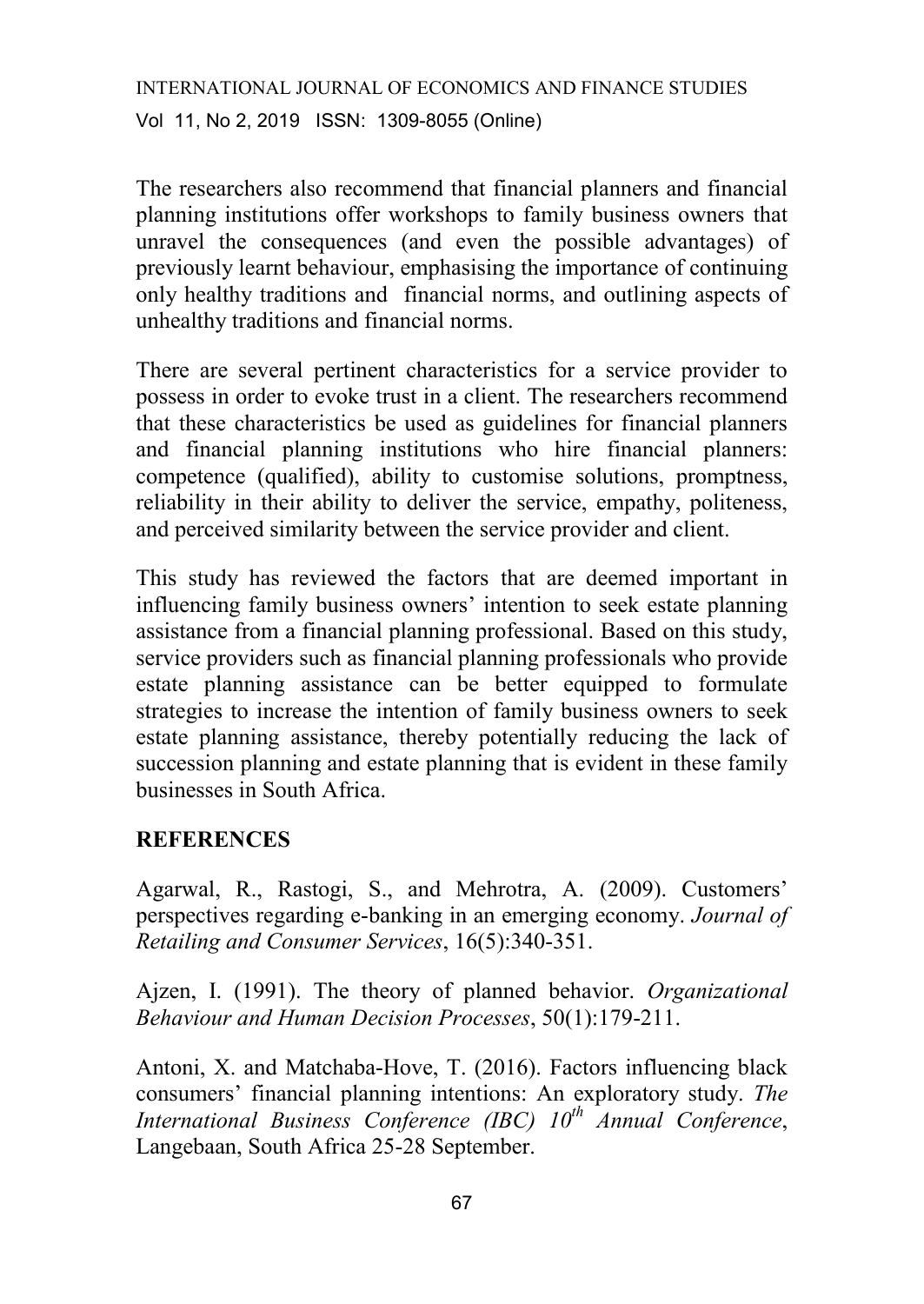Asemi, A. and Riyahiniya, N. (2007). Awareness and use of digital resources in the libraries of Isfahan University of Medical Sciences, Iran. *The Electronic Library*, 25(3):316-327.

Bizri, R. (2016). Succession in the family business: Drivers and pathways. *International Journal of Entrepreneurial Behavior and Research*, 22(1):133-154.

Black, T.R. (1999). *Doing quantitative research in the social sciences: An integrated approach to research design, measurement, and statistics*. London: SAGE Publications.

Blumentritt, T., Mathews, T, and Marchisio, G. (2012). Game theory and family business succession: An introduction. *Family Business Review*, 26(1):51–61.

Botha, M., Rossini, L., Du Preez, L., Geach, W.D. & Goodall, B.B. (2017). *The South African financial planning handbook.* Durban: LexisNexis.

Botha, M., Rossini, L., Geach, W., Goodall, B., du Preez, L. & Rabinowitz, P. (2015). *South African financial planning handbook*. Durban: LexisNexis.

Bratman, M.E. (1987). Intentions, plans, and practical reason. In Rao, A. & Georgeff , M.P. 1991. *Deliberation and its role in the formation of intentions*. Harvard, MA: Harvard University Press. [Online]. Available: https://dslpitt.org/uai/papers/91/p300-rao.pdf (Accessed on 24 May 2017).

Coulter, K.S. & Coulter, R.A. (2002). Determinants of trust in a service provider: The moderating role of length of relationship. *Journal of Services Marketing*, 16(1):35-50.

Davis, F.D., Bagozzi, R.P. & Warshaw, P.R. 1992. Extrinsic and intrinsic motivation to use computers in the workplace. *Journal of Applied Social Psychology*, 22(14):1109-1130.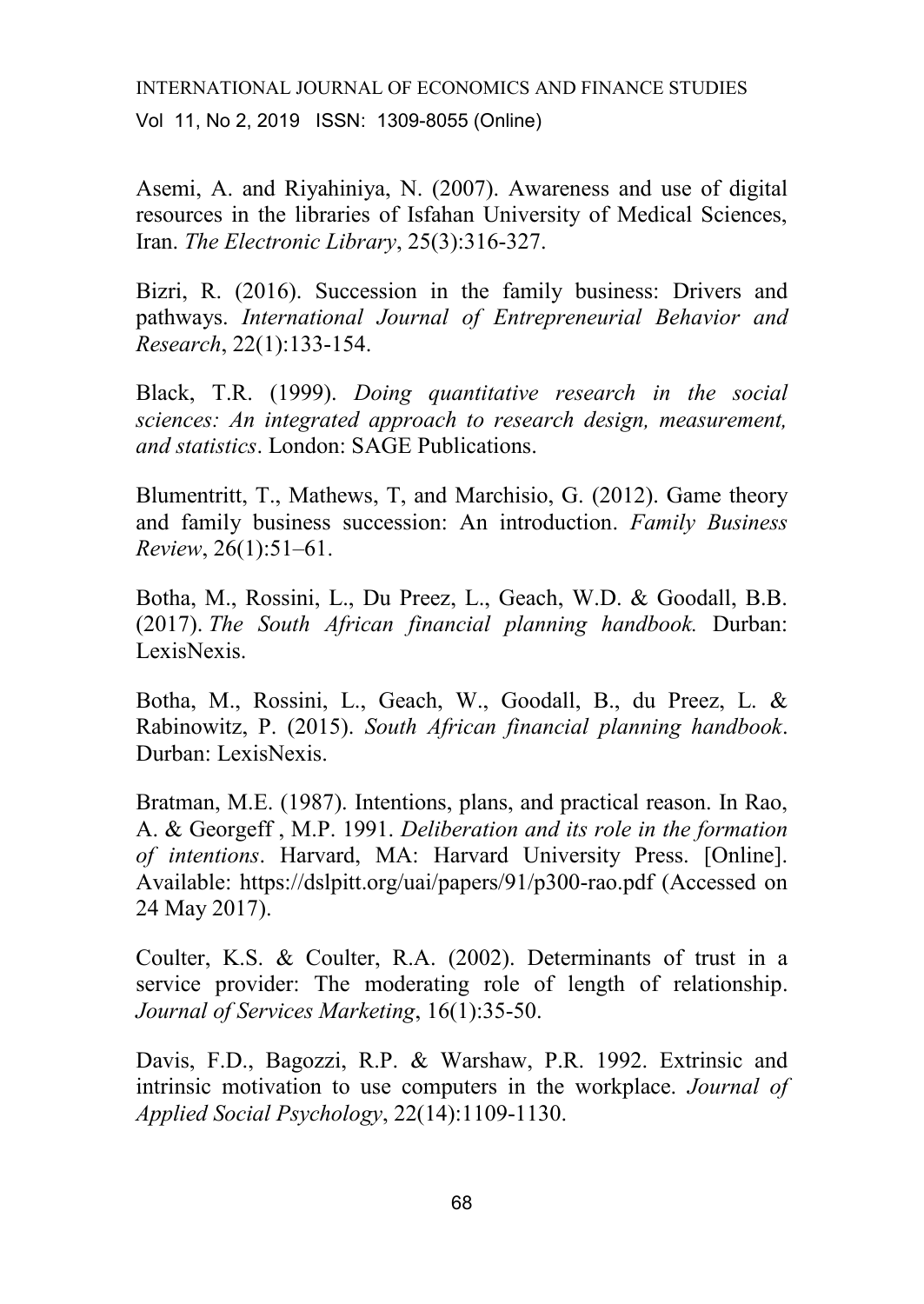De Massis, A., Chua, J.H. & Chrisman, J.J. 2008. Factors preventing intra-family succession. *Family Business Review*, 21(2):183-199.

Eddleston, K.A., Kellermanns, F.W., Crittenden, V.L. & Crittenden, W.F. 2013. Planning for growth: Life stage differences in family firms. *Entrepreneurship Theory and Practice*, pp. 1177-1202.

Family Business Institute. (2016). Global data points. [Online]. Available: <http://www.ffi.org/page/globaldatapoints> (Accessed: 02 March 2017).

Filser, M., Kraus, S. & Märk, S. (2013). Psychological aspects of succession in family business management. *Management Research Review*, 36(3):256-277.

Giarmarco, J. (2014). The three levels of family business succession planning. Estate planning special report.

Hunt, K., Brimble, M. & Freudenberg, B. (2011). Determinants of client-professional relationship quality in the financial planning setting. *Australasian Accounting, Business and Finance Journal*, 5(2):69-99.

Kelly Wealth. (2011). The importance of estate planning for family businesses. [Online]. Available: http://www.kellywealth.com.au/theimportance-of-estate-planning-forfamily-businesses/ (Accessed: 23 April 2017).

Koropp, C., Kellermanns, F.W., Grichnik, D. & Stanley, L. (2014). Financial decision making in family firms: An adaptation of the theory of planned behavior. *Family Business Review*, 1-21.

Lachance, M.E. & Tang, N. (2012). Financial advice and trust. *Financial Services Review*, 21(1):209-226.

Maunsell, J.H.R. (2004). Neuronal representations of cognitive state: Reward or attention? *Trends in Cognitive Sciences*, 8:261-265.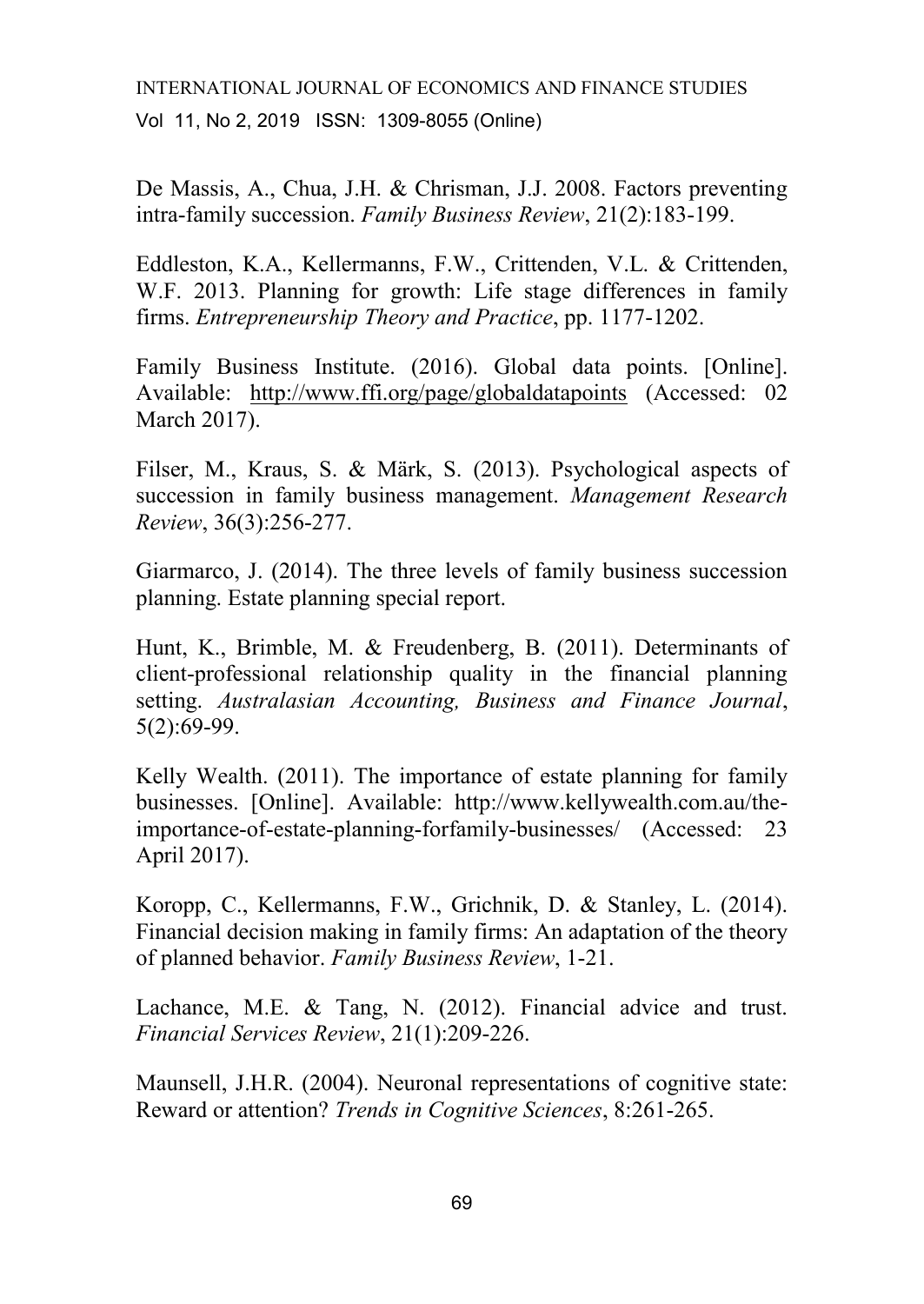Pather, M. (2014). *Factors affecting the consumer decision making process in Africa: An exploratory study.* Unpublished Masters thesis. Pretoria: University of Pretoria.

Pikkarainen, T., Pikkarainen, K., Karjaluoto, H. & Pahnila, S. (2004). Consumer acceptance of online banking: An extension of the technology acceptance model. *Internet Research: Electronic Networking Applications and Policy*, 14(3):224-235.

PwC. (2016). Family business survey [Online]. Available: http://www.PwC.co.za/en/assets/pdf/family-business-survey-2016.pdf (Accessed 01 March 2017).

Schwass, J. (2013). Family businesses: Successes and failures. IMD Global Family Business Center. [Online]. Available: http://www.imd.org/uupload/IMD.WebSite/MicroSites/family business/pdfs/Family%20Businesses%20%20Successes%20and%20F ailures.pdf (Accessed 01 March 2017).

Venter, E. & Farrington, S. (2009). The nature of family businesses and their importance for economic development. [Online]. Available: http://dspace.nwu.ac.za/bitstream/handle/10394/5240/No\_58(2009)\_V enter E %26 Farrington S.pdf?sequence=1 (Accessed 1 March 2017).

Venter, E., Boshoff, C. & Maas, G. (2005). The influence of successor-related factors on the succession process in small and medium-sized family businesses. *Family Business Review*, 18(4):283- 303.

Visser, T. & Chiloane-Tsoka, E. (2014). An exploration into family business and SMEs in South Africa, *Problems and Perspectives in Management*, 12(4):427-432.

Weathington, L.B., Cuningham, J.J.C. & Pittenger, J.D. (2010). *Research methods for the behavioral and social sciences.* New Jersey: John Wiley and Sons.